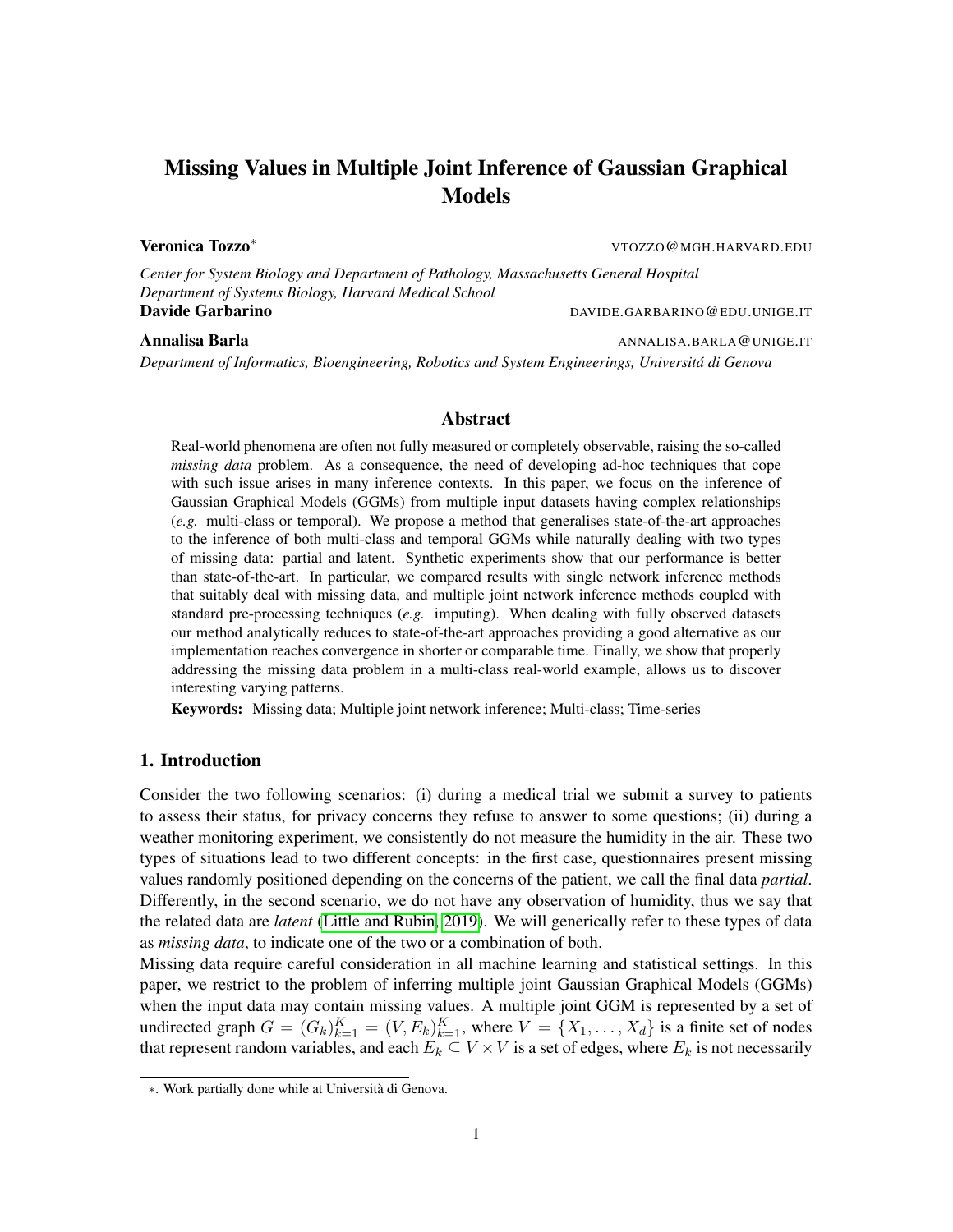equal to  $E_j$  for  $k \neq j$ . Each  $k = 1, ..., K$  defines a specific connectivity pattern and its meaning depends on the context. Either it could be associated with  $K$  different classes when dealing with multi-class network inference [\(Danaher et al., 2014;](#page-10-0) [Guo et al., 2011\)](#page-11-1) , or it could index a sorted sequence of discrete time-points when facing a problem of temporal network inference [\(Monti et al.,](#page-11-2) [2014;](#page-11-2) [Hallac et al., 2017;](#page-11-3) [Tomasi et al., 2018\)](#page-11-4). Each  $E_k$  univocally determines a multivariate normal distribution  $\mathcal{N}(\mu_k, \Sigma_k)$ . Indeed, the *precision matrix*,  $\Theta_k = \Sigma_k^{-1}$  encodes the conditional independence between pairs of variables, *i.e.*, the structure of the graph  $G_k$ , since  $\Theta_k(i, j)$  is 0 if and only if  $(x_i, x_j) \notin E_k$  [\(Lauritzen, 1996\)](#page-11-5) Therefore, one can interpret the precision matrix as the weighted adjacency matrix of  $G_k$ .

Typically the graph structure  $G_k$  is not known as we can only observe the behaviour of the single variables in the system. We indicate the  $n_k$  observations of the d variables as  $X_k = (x_{i1}, \ldots, x_{id})_{i=1}^{\overline{n}_k}$  $\mathbb{R}^{n_k \times d}$  which is a dataset that may contain missing values. Joint multiple network inference aims at learning a series of precision matrices  $\Theta = (\Theta_k)_{1 \leq k \leq K}$  that are both sparse and consistent with each other from these observations. The sparsity assumption is due to the combinatorial nature of the problem that requires to be constraint to have identifiability guarantees [\(Friedman et al., 2008\)](#page-11-6). The consistency assumption fulfills the need of a similar structure among classes/time points that belong to the same underlying system [\(Guo et al., 2011;](#page-11-1) [Danaher et al., 2014;](#page-10-0) [Monti et al., 2014;](#page-11-2) [Hallac et al., 2017;](#page-11-3) [Foti et al., 2016;](#page-11-7) [Tomasi et al., 2018\)](#page-11-4).

In literature, the problem of inferring graphs from observations that contain missing data has been tackled in the single graph inference case. A non-convex method based on Expectation Maximization (EM)[\(Dempster et al., 1977\)](#page-11-8) has been used to cope with the problem of partial data [\(Stadler](#page-11-9) ¨ [and Buhlmann, 2012;](#page-11-9) [Little and Rubin, 2019\)](#page-11-0) and latent data [\(Yuan, 2012\)](#page-11-10). Differently, in [\(Chan-](#page-10-1) ¨ [drasekaran et al., 2010,](#page-10-1) [2011;](#page-10-2) [Choi et al., 2011\)](#page-10-3) they considered a convex sparse plus low-rank decomposition method to marginalise out the effect of latent data. The inference of multiple joint GGMs in presence of latent data was tackled in [\(Foti et al., 2016;](#page-11-7) [Tomasi et al., 2018;](#page-11-4) [Chang et al.,](#page-10-4) [2019\)](#page-10-4) using the sparse plus low-rank approach only in the case of temporal networks. To the best of our knowledge, a unified way of dealing with all types of missing data and types of joint inference does not exist.

Here, we provide a method that is able to deal with both partial and latent data in the case of multiple GGMs. The novelty of the approach consists in providing a unique way of handling different types of multiple joint inference methods as well as two types of missing data. Moreover, in the case of latent data, the method can provide more insights on the actual latent connections compared to previously published work. The method leverages on the EM algorithm to deal with missing data (Städler and Bühlmann, [2012;](#page-11-9) [Yuan, 2012\)](#page-11-10) and kernels to deal with different types of joint inference problems. Indeed, in [Tomasi et al.](#page-11-11) [\(2020\)](#page-11-11) they proposed a kernel method that, by suitable choices of the kernel, allows to consider simultaneously different types of complex temporal relationships and multi-class data.

Synthetic experiments show that our method provides good results in terms of estimate of the true underlying network as well as good estimate of the true values of the edges. We thoroughly evaluated the proposed method under several levels of complexity both in the multi-class and the temporal case. We also show that our method is able to retrieve possibly better results than the state-of-the-art in case of complete data. We also provide a real-world case study in which we compare the performances of the newly proposed method in a multi-class setting. We show that, differently from the state-of-the-art method coupled with imputing techniques we are indeed able to capture variability patterns within the classes that are consistent with the data.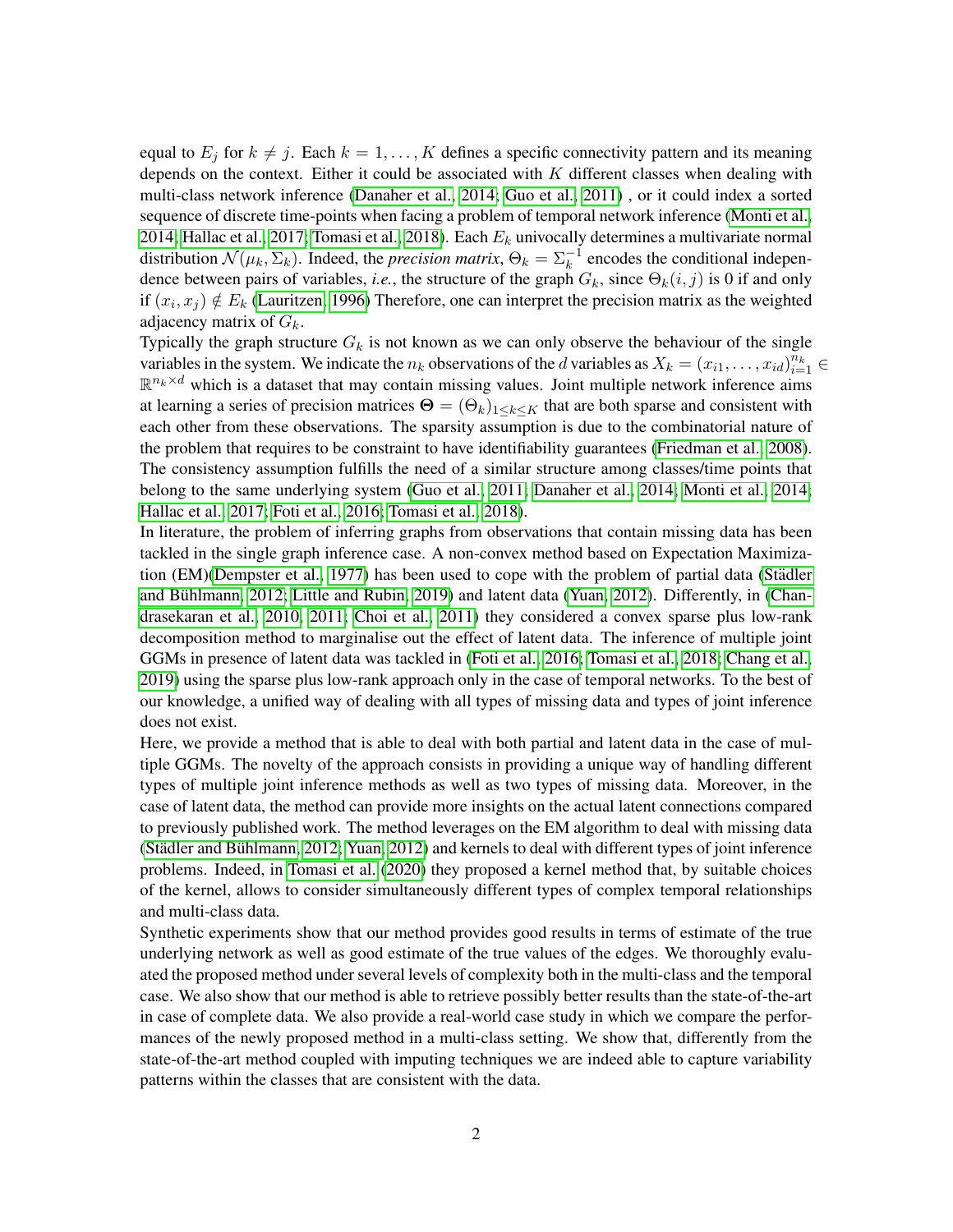Outline The rest of this paper is organised as follows. Section [2](#page-2-0) introduces the reader to the definition of partial and latent variables and the related induced problems. Section [4](#page-4-0) presents the method that allows for the inference of multiple GGMs from missing data. Section [5](#page-6-0) presents the synthetic experiments on the proposed methods. Section [5.2](#page-9-0) presents a real-world case study. Finally, Section [6](#page-9-1) concludes with a discussion and future research directions.

### <span id="page-2-0"></span>2. Missing data

Missing data are values of a dataset that are un-observed and may possibly be meaningful for a specific analysis task. In this paper, we consider two possible patterns of data missing at random, *i.e.* the missing values does not depend on the value itself. Each of these two types of data introduces different problems during the inference of networks [\(Little and Rubin, 2019\)](#page-11-0). Given  $k$  data matrices  $X_k \in \mathbb{R}^{n_k \times d}$  which samples are assumed to be drawn from a multivariate Gaussian distribution, we formally define the two types of missing data as follows.

*Partial data* can be described as the absence of measurements randomly positioned in each observation. More formally, partial data consist in a set of matrices  $X_k$  where for each  $k = 1, \ldots, K$ and for each  $i = 1, \ldots, n_k$  there are some un-observed values indexed by the set  $M_i^k \subseteq \{1, \ldots, d\}$ . These "holes" in the matrix make impossible direct computation and thus require pre-processing or ad-hoc inference mechanisms. The pre-processing approaches are typically: *complete cases* and *imputing*. In the complete cases we discard the samples that do not have complete measurements on the variables, while *imputing* filles the holes with a suitable value, *e.g.* the empirical mean. The issues deriving from complete cases and imputing pre-processing are the following: the former reduces the sample size drastically which may impede the correct inference of the underlying graph especially when  $n \ll d$ ; the latter introduces substantial bias in the estimated solution even if it induces to believe that we can reason in terms of complete data [\(Little and Rubin, 2019;](#page-11-0) [Madow](#page-11-12) [et al., 1983\)](#page-11-12). Hence, pre-processing techniques distort the empirical distribution of the variables which consequently leads to biased estimates of the underlying graph.

*Latent data* describe the consistent absence of some variable measurements across all samples. More formally, we observe d variables but there are l more, indexed by the set  $M_i^k = \{d+1, \ldots, d+1\}$ l} that are always unobserved across all data matrices  $k = 1, ..., K$  and samples  $i = 1, ..., n_k$ . Therefore, on these variables, we do not have any information, not their number nor the relationship they have with the observed variables. Their presence in the system though, if not taken into account, leads to spurious edges, *i.e.*, links that would be conditioned away if the latent variables could have been observed [\(Chandrasekaran et al., 2010\)](#page-10-1).

### 3. Joint multiple network inference

We consider a multiple joint Gaussian Graphical Model defined as a set of multivariate normal distributions  $\mathcal{N}_G$  that factorises according to a set of graphs  $G = (V, E_k)_{k=1}^K$ . The inference of such graphs corresponds to the learning of the precision matrices  $\Theta = (\Theta_1, \dots, \Theta_k)$  that completely define the underlying distributions assuming that the means  $\mu_k$  is zero for every k. The index k can have different meanings depending on the context. In this paper, we deal with the inference from: multi-class data, or *Joint Graphical Lasso* (JGL) [\(Guo et al., 2011;](#page-11-1) [Danaher et al., 2014\)](#page-10-0) where k indexes different classes of observations; temporal data, or *Time-varying Graphical Lasso* (TGL) [\(Hallac et al., 2017;](#page-11-3) [Tomasi et al., 2018\)](#page-11-4). where  $k$  corresponds to discrete time points obtained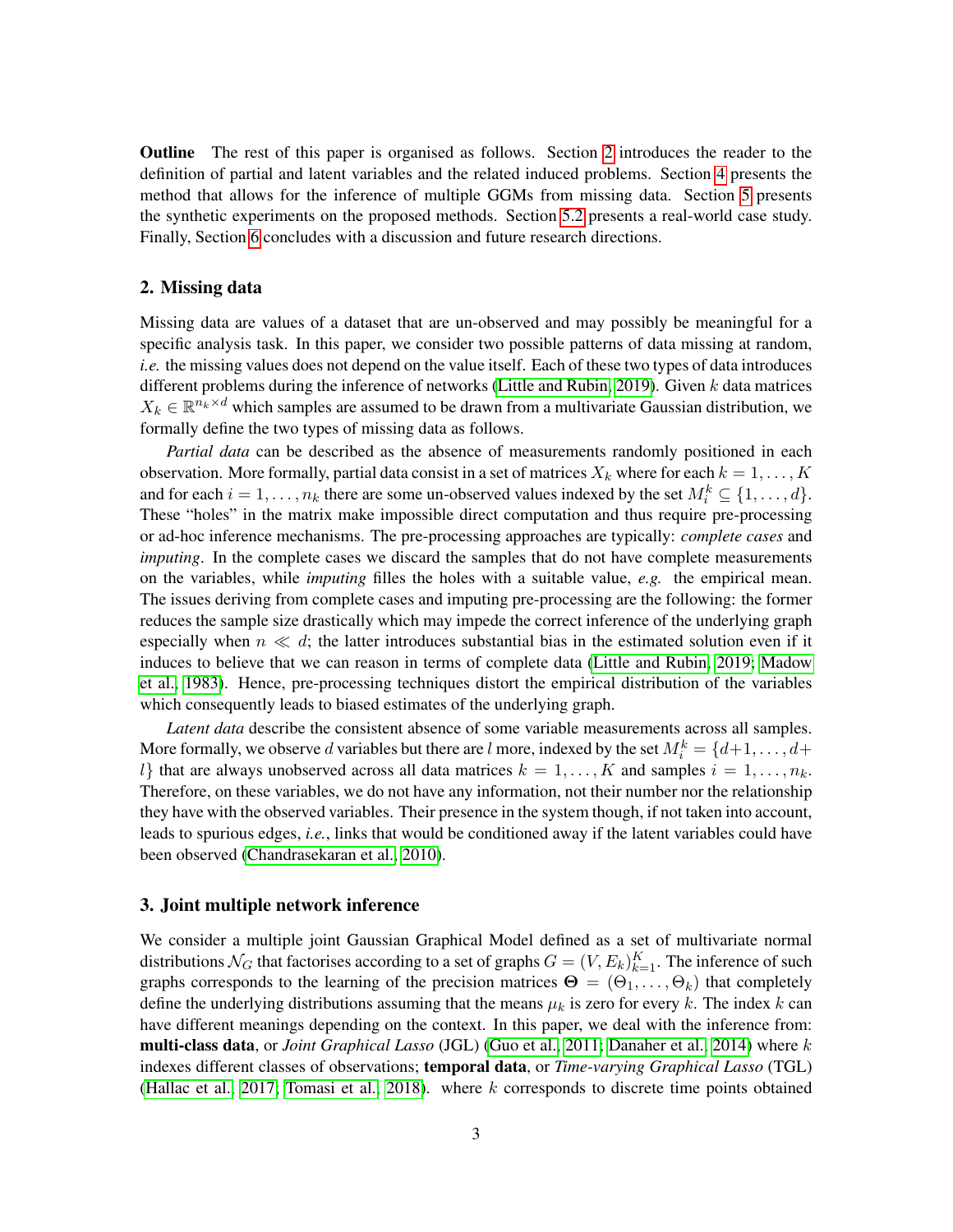by dividing a time-series of length  $T$  in  $K$  chunks of equal size. In each chunk the samples are assumed to be *i.i.d*. The concept of joint inference lies in the fact that we guide the inference method with the prior that there is structural consistency among the k precision matrices  $\Theta =$  $(\Theta_1, \ldots, \Theta_k)$ . In order to deal with both JGL and TGL with a unique inference method we recur to the methodology proposed in [\(Tomasi et al., 2020\)](#page-11-11) where the authors exploit a kernel formulation to model the dependencies allowing to consider in a single way different joint inference problems. A kernel  $\kappa \in S_+^T$  is a positive semi-definite matrix that encodes, at each entry  $\kappa(k, k')$ , the strength of how much two different networks,  $\Theta_k$  and  $\Theta_{k'}$ , should be similar in such a way that, samples belonging to different (but related) input matrices, can drive the inference toward a more reliable estimation of the structure especially when the number of samples is low.

Consider two networks indexed by  $k$  and  $k'$ , the kernel models similarities dependency strength in such a way that a strength equal to zero  $(\kappa[k, k']) = 0$  implies that graphs  $G_k$  and  $G_{k'}$  are independent from each other and, therefore, no consistency is forced on them during the inference. In particular we will use for

• multi-class data, a kernel which enforces the same similarity on all classes

<span id="page-3-0"></span>
$$
\kappa(k,k') = \begin{cases} 1, & \text{if } k = k' \\ \beta, & \text{if } k \neq k' \end{cases} \tag{1}
$$

• temporal data, a kernel which enforces similarity only on consecutive time points

<span id="page-3-2"></span><span id="page-3-1"></span>
$$
\kappa(t_i, t_j) = \begin{cases} 1, & \text{if } t_i = t_j \\ \beta, & \text{if } t_i = t_{j+1} \text{ or } t_i = t_{j-1} \\ 0, & \text{otherwise} \end{cases} \tag{2}
$$

Here,  $\beta > 0$  is a constant value that measures the strength of how similar the graphs k and k' are.

In order to impose structure similarity that derives from joint inference, we adopt a penalised Maximum Likelihood Estimation (MLE) method where the penalisation is given by [\(Tomasi et al.,](#page-11-11) [2020\)](#page-11-11)

$$
P_{\Psi,\kappa}(\Theta) = \sum_{\substack{s,\,k=1\\s>k}}^{K} \kappa_{sk} \Psi(\Theta_s - \Theta_k) = \sum_{k=1}^{K-1} \sum_{k'=1}^{K-k} \kappa_{kk'} \Psi(\Theta_{k+k'} - \Theta_{k'}).
$$
\n(3)

Such penalty depends on the kernel  $\kappa$  that encodes the type of multiple joint network inference and the consistency function  $\Psi$  that defines the type of similarity to enforce on graphs that are dependent to each other according to the specified kernel.

In [Hallac et al.](#page-11-3) [\(2017\)](#page-11-3) the authors proposed different consistency functions. In this paper we make explicit use of the following two, but all the ones proposed in the original paper can be easily substituted. In particular, we will consider  $\Psi(\cdot) = \ell_1(\cdot) = \sum_{ij} |\cdot|$ , which is the lasso penalty that encourages few edges to change between subsequent time points while the rest of the structure remains the same [Danaher et al.](#page-10-0) [\(2014\)](#page-10-0) and  $\Psi(\cdot) = \ell_2^2(\cdot) = \sum_{ij} \cdot \frac{2}{j}$ , which is the Laplacian penalty that causes smooth transitions [\(Hallac et al., 2015;](#page-11-13) [Gibberd and Roy, 2017\)](#page-11-14).

Note that substituting the explicit formulation of the kernels in Equations [\(1\)](#page-3-0) and [\(2\)](#page-3-1) in the penalty in Equation [\(3\)](#page-3-2), leads to the original inference problems JGL [\(Danaher et al., 2014\)](#page-10-0) and TGL [\(Hallac et al., 2017\)](#page-11-3), respectively.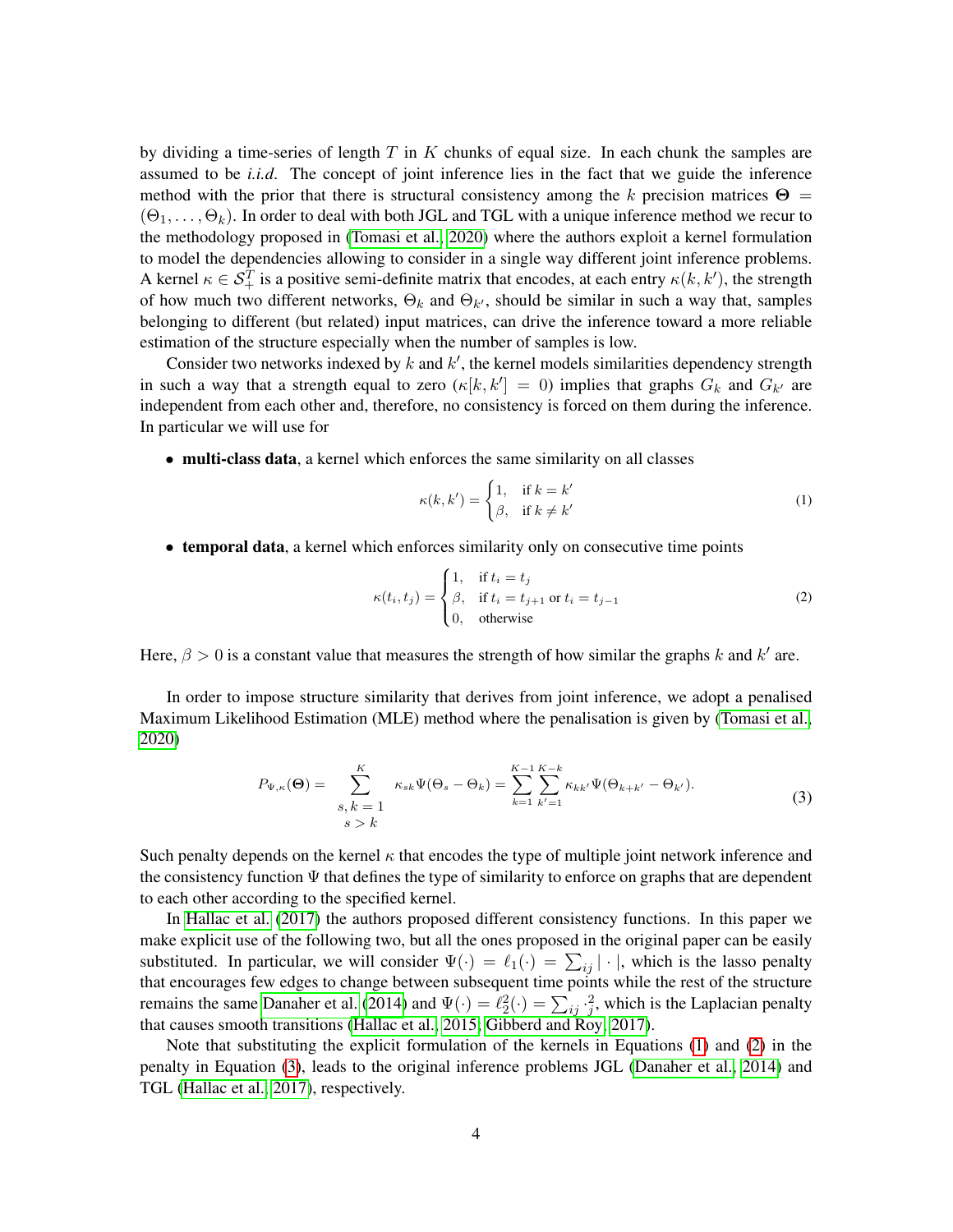### <span id="page-4-0"></span>4. Joint network inference with missing data

For each k, consider a set of  $n_k$  observations  $X_k \in \mathbb{R}^{n_k \times d}$  where each sample is a d-dimensional vector drawn from a multivariate Gaussian distribution  $\mathcal{N}(\mu_k, \Theta_k)$  that may be not complete, *i.e.*, some values may be missing. We want to define a general network inference method that, from such observations, learns a set of precision matrices  $\Theta = (\Theta_1, \dots, \Theta_K) \in \mathbb{R}^{(d \times d) \times K}$  and means  $\mu = (\mu_1, \dots, \mu_K) \in \mathbb{R}^{d \times K}$ . Differently from literature, we need to estimate the means instead of assuming data to be centered in zero. Indeed, in presence of partial data we cannot compute the empirical mean and re-centre the data without introducing bias as we would distort the empirical distribution in the same way as imputation does [\(Little and Rubin, 2019\)](#page-11-0).

The modelling and the inference of GGMs from these type of data is aid by the factorisation properties that hold for the multivariate normal distribution. Consider, for each k and  $i = 1, \ldots, n_k$ the sets  $O_i^k$  and  $M_i^k$  of indices of observed and missing variables, respectively. Such sets allows us to divide the sample i as  $X_k[i, :] = (X_k[i, O_i^k], X_k[i, M_i^k])$ . Accordingly, for each sample i it is possible to define block precision matrices that group the set of observed and missing variables together. This grouping procedure allows to obtain a conditional distribution that is still a multivariate normal distribution with parameters analytically related to the original ones [\(Little and Rubin,](#page-11-0) [2019\)](#page-11-0). Thus, the resulting precision matrix  $\Theta_k$ , for  $k = 1, \ldots, K$  is

<span id="page-4-2"></span>
$$
\Theta_k = \Sigma_k^{-1} = \begin{bmatrix} \Theta_k[M_i^k] & \Theta_k[M_i^kO_i^k] \\ \Theta_k[O_i^kM_i^k] & \Theta_k[O_i^k] \end{bmatrix},
$$
\n(4)

and mean vectors are  $\mu_k = (\mu_k[M_i^k], \mu_k[O_i^k])$ .

The inference problem can then be defined as MLE. Note that, the likelihood has the same form for each  $k$ , and it is defined exploiting information on the observed data only (Städler and Bühlmann, 2012; [Yuan, 2012\)](#page-11-10). Nonetheless, the inference aims at learning all parts of the precision matrices  $\Theta_k$ . The log-likelihood writes out as follows:

$$
\ell(X_k[O^k] | \Theta_k) = \frac{1}{2} \sum_{i=1}^{n_k} \left( \log \det(\Theta_{kO_i^k}^{-1}) + \left( X_{kO_i^k} - \mu_{kO_i^k}^{\top} \right) \left( \Theta_{kO_i^k}^{-1} \right)^{-1} \left( X_{kO_i^k} - \mu_{kO_i^k} \right) \right). \tag{5}
$$

Finally, given the likelihood, the kernel  $\kappa$  and a behaviour  $\Psi$  the functional to optimise to perform inference takes the form

<span id="page-4-1"></span>
$$
\underset{\Theta \in \mathcal{S}_{+}^{d}}{\text{minimize}} \sum_{k=1}^{K} \left[ -\ell(X_{k}[O^{k}]|\Theta_{k}) + \alpha \|\Theta_{k}\|_{\text{od},1} \right] + P_{\Psi,\kappa}(\Theta) \tag{6}
$$

where  $\|\cdot\|_{od,1}$  is the off-diagonal  $\ell_1$ -norm, which promotes sparsity in the precision matrices and whose strength is regulated by  $\alpha$  and the constraint  $\Theta_k \in S^d_+$  restricts the search space to the cone of positive definite matrices.

#### 4.1 Latent data specialization

The optimisation problem presented in Equation [\(6\)](#page-4-1) requires further considerations when in presence of latent data. Indeed, when introducing latent variables while the model remains the same we naturally introduce a further hyper-parameter. Consider the set  $M$  of missing values, in the case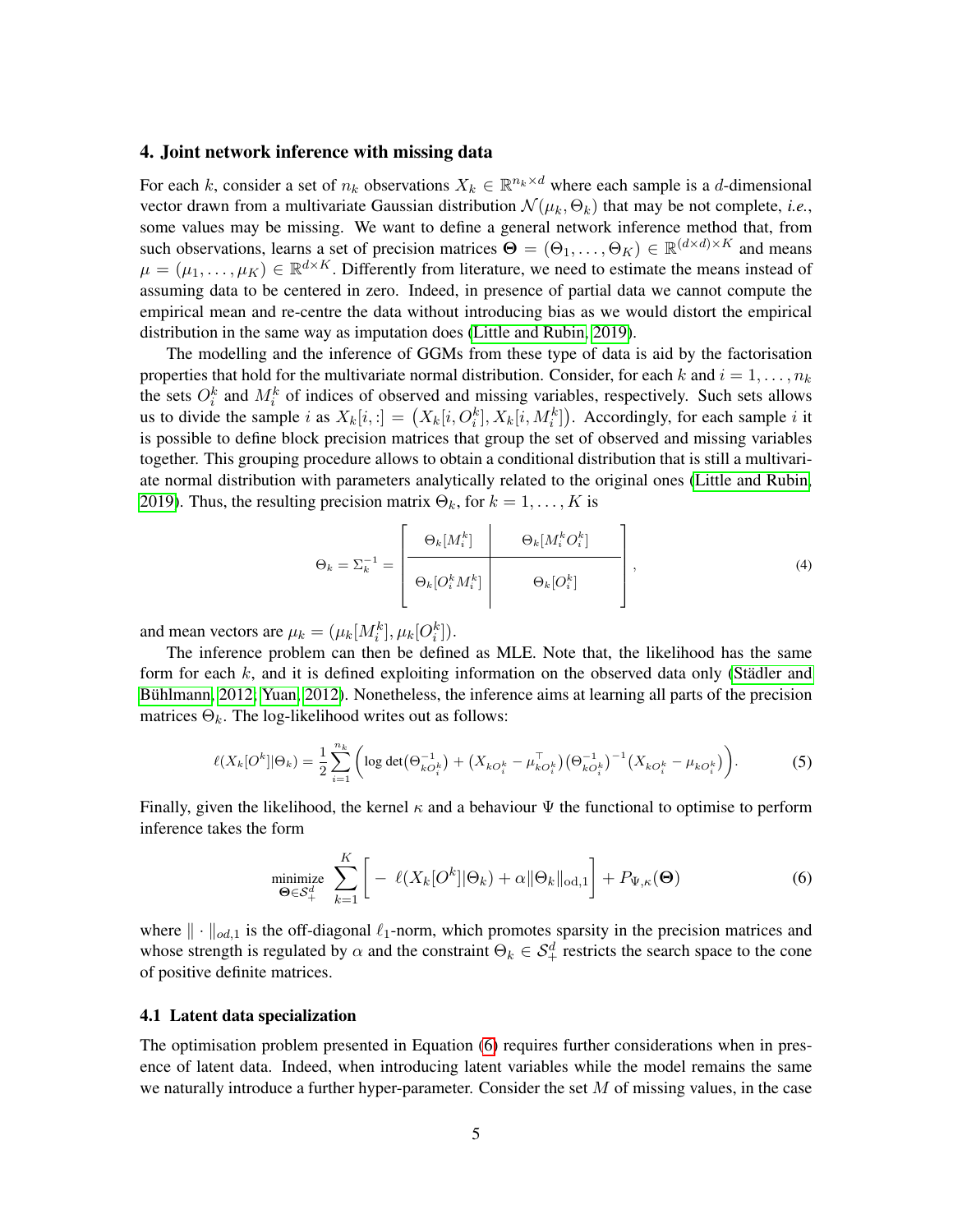<span id="page-5-0"></span>Algorithm 1 EM algorithm

|     | 1: <b>Inputs:</b> $\Psi$ consistency function, $\kappa$ temporal dependencies, X samples,                                                                                                                       |                                                       |
|-----|-----------------------------------------------------------------------------------------------------------------------------------------------------------------------------------------------------------------|-------------------------------------------------------|
|     | 2: $\alpha$ sparsity hyper-parameters                                                                                                                                                                           |                                                       |
|     | 3: for $\iota = 1, \ldots,$ do                                                                                                                                                                                  |                                                       |
| 4:  | for $k = 1, \ldots K$ do                                                                                                                                                                                        |                                                       |
| 5:  | $c_{ki} = \mu_k[M_i^k] + K_k[M_i^k]^{-1} \Theta_k[M_i^k O_i^k](X_k[:, O_i^k]) - \mu_t[O_i])$                                                                                                                    |                                                       |
| 6:  | $\mathbb{E}[X_k[v]]X_k[O_i^k], \mu_t^{\iota-1}\Theta_k^{\iota-1}] = \begin{cases} X_k[iv] & \text{if } v \in O_i^k \\ c_k[iv] & \text{if } v \in M_i^k \end{cases}$                                             |                                                       |
| 7:  | $\mathbb{E}[X_k[iv]X_k[iv'] X_k[O_i^k],\mu_t^{\iota-1}\Theta_k^{\iota-1}] = \left\{ \begin{array}{l} X_k[iv]X_k[iv'] \ X_k[iv]_{C_k}[iv'] \ (\Theta_k[M_i^k]^{-1})_{vv'} + c_k[iv]c_k[iv'] \end{array} \right.$ | if $v, v' \in O_i^k$<br>if $v \in O_i^k$<br>otherwise |
| 8:  | $C_k^{\iota}[vv'] = \sum_{i=1}^{n_k} \mathbb{E}[X_k[iv]X_k[iv'] X_k[O_i^k], \mu_k^{\iota-1}\Theta_k^{\iota-1}]$                                                                                                 |                                                       |
| 9:  | for $k = 1, \ldots K$ do                                                                                                                                                                                        |                                                       |
| 10: | $\mu_k^{\iota} = \frac{1}{n_k} \left( \sum_{i=1}^{n_k} X_k[i1], \ldots, \sum_{i=1}^{n_k} X_k[i] \right)$                                                                                                        |                                                       |
| 11: | $\Theta^{\iota} = \operatorname{argmin} \sum_{k=1}^{K} [-n_k \ell_{GGM}(\Theta_k C_k^{\iota}) + \alpha   \Theta_k  ] + P_{\Psi,\kappa}(\Theta)$<br>$\Theta \succ 0$                                             |                                                       |

of latent variables such set is assumed to be the same across all  $k$  multiple graphs and across all  $n_k$  samples. Nonetheless, no prior information on the number of latent variables is naturally provided with the data. The number of latent variables is exactly the cardinality of the set $|M| = r$ , and thus, by imposing a certain set  $M$  we are imposing a certain number of latent variables. Such hyper-parameter can be selected via model selection strategies, but it can be shown that results are not particularly subsceptible to this choice, i.e., we reach similar performances even if the value  $r$ is not precisely the same of the true underlying system [\(Yuan, 2012\)](#page-11-10).

The proposed model allows us to infer the relationships among latent variables and between latent and observed variables, thus obtaining an explicit information of them differently from what was done in [Tomasi et al.](#page-11-4) [\(2018\)](#page-11-4).

#### 4.2 Optimisation

Problem [\(6\)](#page-4-1) is non-convex because of the unknown values of the input data matrices  $X$ . In the ideal case of complete input data, the estimation of the two sets of parameters  $\mu$ , Θ would be straightforward using optimisation methods as the Alternating Direction Methods of Multiplier (ADMM) [\(Boyd et al., 2011\)](#page-10-5). Nonetheless, the lack of knowledge on input data requires a specific optimization method. We recur to the Expectation Maximization (EM) algorithm, an alternating procedure that has guarantees of reaching a local minimum of functional [\(6\)](#page-4-1). The procedure consists of two steps the E-step and the M-step, both repeated at each iteration. In the former we compute the expectation on the missing values (thus estimating the complete  $X$ ) while in the latter we substitute the estimated complete data in the functional and we maximise it to retrieve distribution parameters  $\mu$  and  $\Theta$ . The EM algorithm for the complete data case is described in Algorithm [1.](#page-5-0) Such algorithm may get stuck in local optima, for this reason we may require multiple initialisations in order to detect the final best reliable network.

The E-step can be performed separately for each  $k$  because of the linearity of the expectation operator. In order to easily compute the expectation we express the likelihood in Equation [\(5\)](#page-4-2) in terms of sufficient statistics of the Normal distribution. For each  $k$  we have two sufficient statistics: the sample mean  $\mu_k^C$  and the sample covariance matrix  $C_k = \frac{1}{n_l}$  $\frac{1}{n_k} X_k^\top X_k$ . The E-steps consists of the estimation of the expectation of the two sufficient statistics  $\mu_k^C$  and  $C_k$ , this can be done by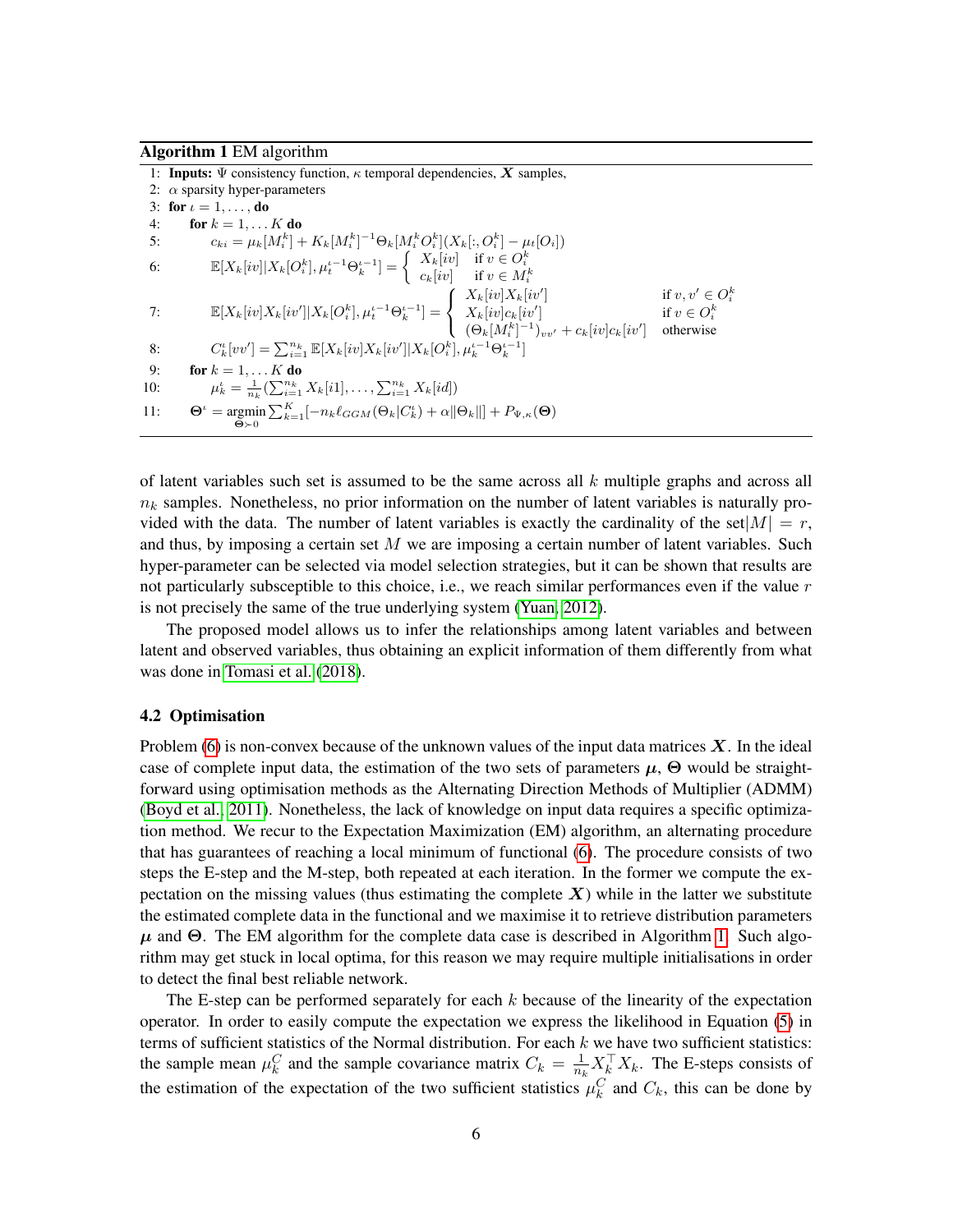observing that, thanks to the factorization property of the normal distribution, for each sample  $i$  the missing values indexed by  $M_i^k$  are again distributed according to a multivariate normal distribution. Thus, the expectation of the missing values can be computed as the mean of such distribution. By substituting the previous estimates for  $\Theta_k$  and  $\mu_k$  at iteration t we can compute the expectation as in line 6 of Algorithm [1](#page-5-0) Given the estimates of the E-step we can now reason in terms of complete data, and the maximisation problem corresponds to the model proposed in [Tomasi et al.](#page-11-11) [\(2020\)](#page-11-11) and has the form in line 13 of Algorithm [1.](#page-5-0)

We call the implementation of this EM algorithm *Missing Multiple Graphical Lasso* (MMGL<sub>K</sub>), we typically omit the subscript  $\kappa$  if it is clear from the context. In general, it can either model the temporal graphical lasso or the joint graphical lasso by substituting kernels in Equations [\(1\)](#page-3-0) and [\(2\)](#page-3-1). Note that in [Tomasi et al.](#page-11-11) [\(2020\)](#page-11-11) they proposed different kernels also for the modelling of complex temporal patterns. In this paper, we do not mention them as it is not the aim of our work but we can substitute also these kernels to obtain more complex temporal patterns (*e.g.* seasonality).

### <span id="page-6-0"></span>5. Experimental validation

We assessed the performance of the proposed method in different scenarios compared with the state-of-the-art methods. Due to space restrictions, we refer the reader to the publicly available open source Python library  $r = g \sinh^{-1} f$  $r = g \sinh^{-1} f$  $r = g \sinh^{-1} f$  for complete details on the experiments. We designed three synthetic experiments:

- Exp-PT: we considered a temporal evolving graphical model (kernel of Equation [\(2\)](#page-3-1)) in presence of partial data. We compared the performance with the time-varying graphical lasso (TGL) [\(Hallac et al., 2017\)](#page-11-3) coupled with pre-processing techniques (imputing and complete data strategies) and the missing graphical lasso (MGL) (Städler and Bühlmann,  $2012$ ) that copes with partial data, but does not consider time (*i.e.*, we fit a model for each time point).
- Exp-PC: we considered a multi-class graphical model (kernel in Equation [\(1\)](#page-3-0)) and we assessed performances of the state-of-the art method the Joint Graphical Lasso (JGL) [\(Danaher](#page-10-0) [et al., 2014\)](#page-10-0) coupled with imputing and complete data.
- Exp-LT we consider a latent temporal evolving graphical model (kernel specified in Equa $t$  tion  $(2)$ ) and we compared the performance with the state-of-the-art method for latent timevarying graphical inference (LTGL) [\(Tomasi et al., 2018\)](#page-11-4) and a static version of an EM approach, LVGLASSO, that deals with latent variables [\(Yuan, 2012\)](#page-11-10).

For all these experiments we performed the analysis at five increasing values for the of observed variables  $|O|$  in the interval  $[10, 100]$ . For each of these values we performed the experiments at three different percentages of missing data 5, 10, 20% for both partial and latent cases. We fixed the number of samples  $N_k = 100$  in order to consider an increasing ill-posedness as the number of observed variables increases. We fixed the number of classes/times  $K = 10$ , so that the total number of unknowns is given by the formula  $K * \frac{|O|*(|O|-1)}{2}$  $\frac{|O|-1}{2}$ . For each of these possibilities we repeated the experiments 10 times to have mean results.

Given the great number of total experiments and hyper-parameters for each considered method

<span id="page-6-1"></span><sup>1.</sup> https://github.com/veronicatozzo/regain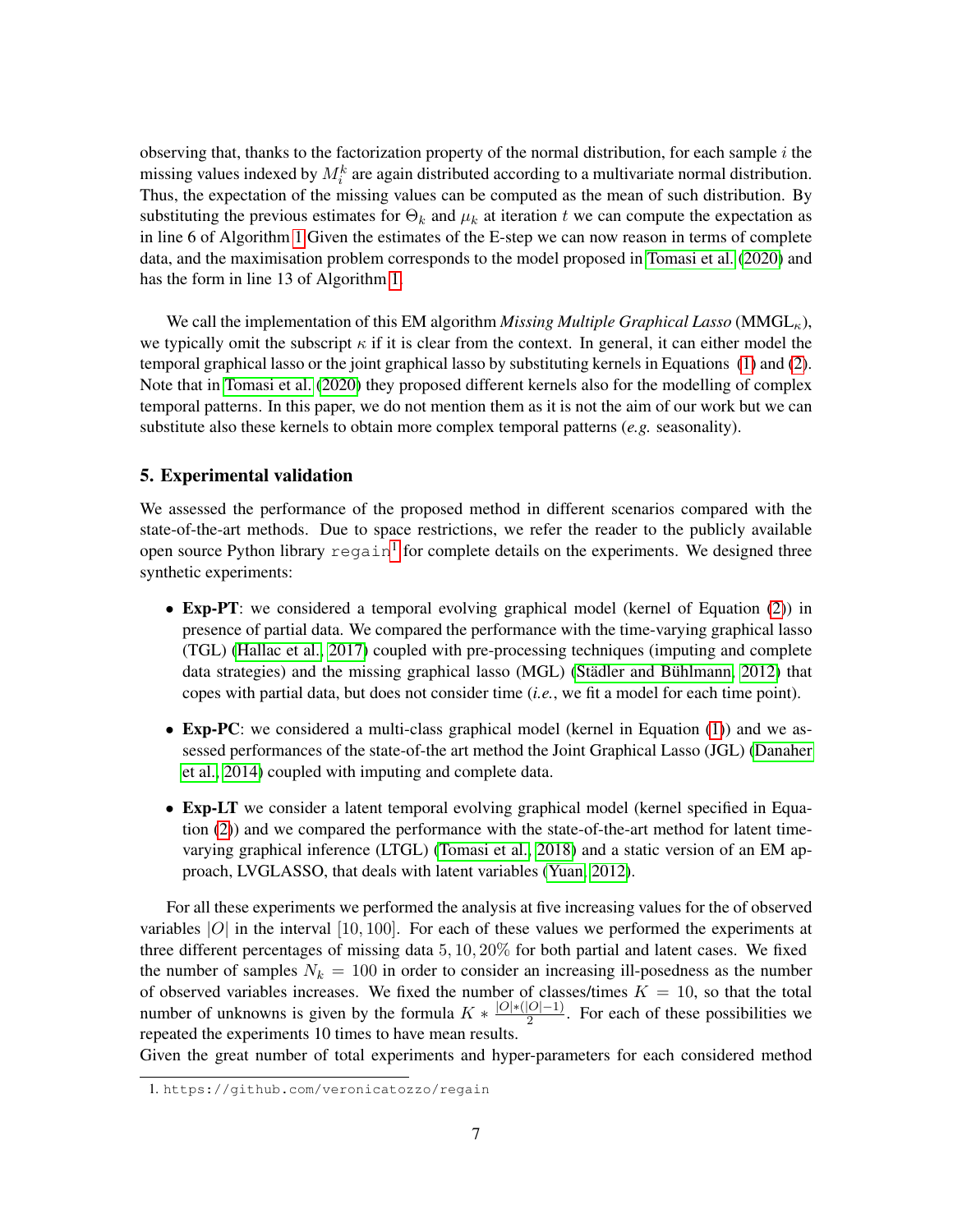

<span id="page-7-0"></span>Figure 1: MCC of the results obtained for MMGL, TGL(complete), TGL(inputing) and MGL. Left panel all results, right panel mean results per percentage of partial data.



<span id="page-7-1"></span>Figure 2: MCC of the results obtained for MMGL, JGL(complete), JGL(inputing). Left panel all results, right panel mean results per percentage of partial data.

performing ad-hoc cross-validation, even bayesian optimization method [\(Pelikan et al., 1999\)](#page-11-15) would have required too much computational time [\(Tozzo and Barla, 2019\)](#page-11-16). Thus, we fixed some of them to the value provided by theoretical bounds, while we fixed the others to reasonable arbitrary values. The hyper-parameters are as follows. All the models have the sparsity enforcing parameter  $\alpha$ , MMGL has  $\kappa$  which, if we use either Equation [\(2\)](#page-3-1) or [\(1\)](#page-3-0), it coincides with the choice of a parameter  $\beta$  similarly to TGL [\(Hallac et al., 2017\)](#page-11-3), JGL [\(Danaher et al., 2014\)](#page-10-0) and LTGL [\(Tomasi](#page-11-4) [et al., 2018\)](#page-11-4). In the specific case of latent variables we also need to fix the number of latent variables r, similarly to LVGLASSO [\(Yuan, 2012\)](#page-11-10). Lastly, LTGL has two further hyper-parameters  $\tau$  and  $\eta$ that guide the latent variables behaviour in time. We fixed  $\alpha = \frac{\log |O|}{N}$  $\frac{g|O|}{N_k}$  [\(Raskutti et al., 2009\)](#page-11-17) and  $\tau=2\sqrt{|O|/N_k}$  [\(Chandrasekaran et al., 2011\)](#page-10-2) according to theoretical results, while we fixed  $\beta=1$ and  $r$  to the real number of latent variables in synthetic data. While one may object that fixing  $r$  is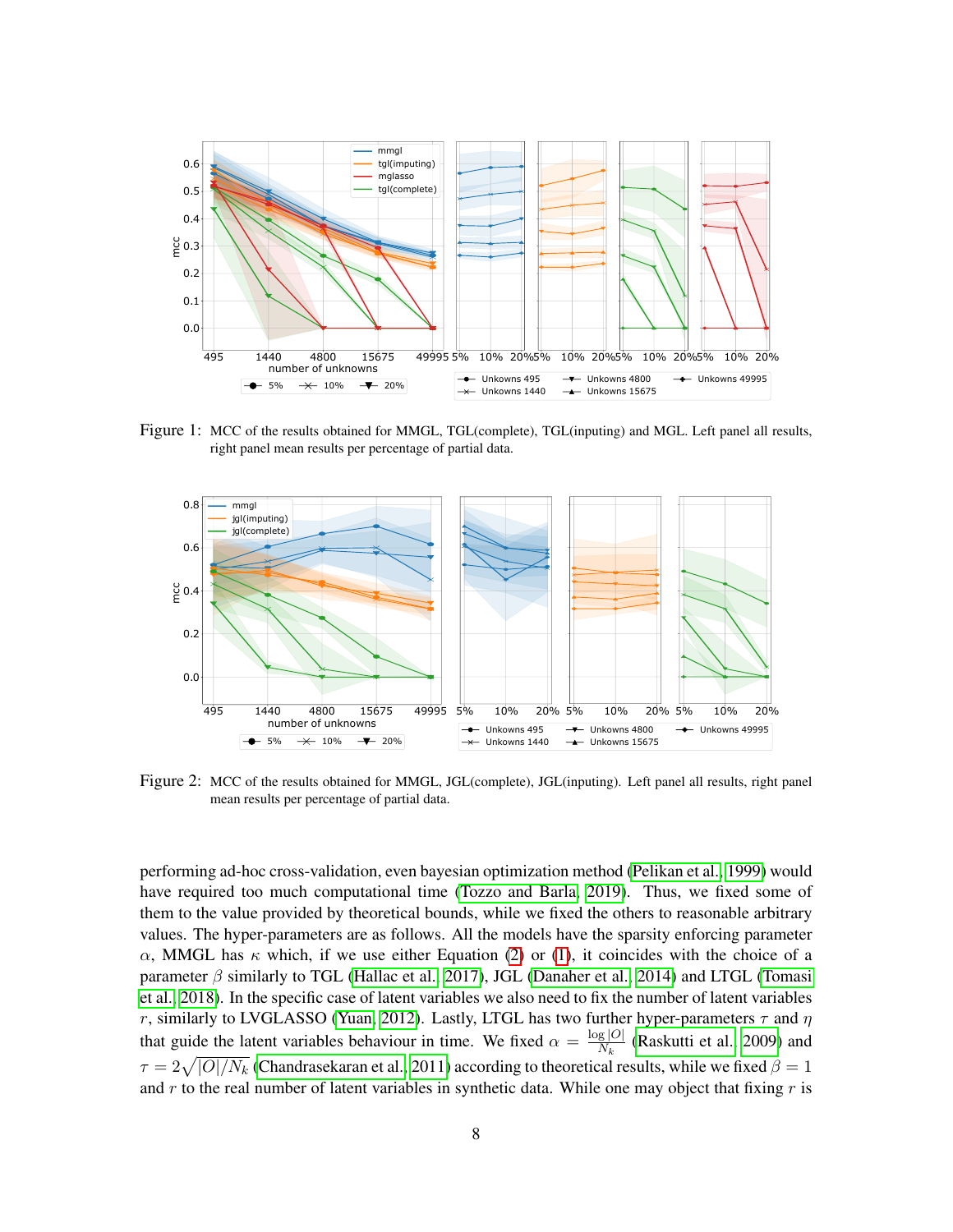

<span id="page-8-0"></span>Figure 3: MCC of the results obtained for MMGL, LVGLASSO and LTGL. Left panel all results, right panel mean results per percentage of partial data.

not fair w.r.t. the choice of  $\tau = 1$  for LTGL it can be shown that the choice of r does not impact heavily the performance of our algorithm and thus we opted to fix it to the true value. Such behaviour is similarly reported in [\(Yuan, 2012\)](#page-11-10). Simulation results can be found in the github repository. All hyper-parameters were fixed to the same values for all the models under consideration.

We present the results in terms of Matthews Correlation Coefficient (MCC) [\(Matthews, 1975\)](#page-11-18) where we considered as true positive the number of edges correctly identified, true negative the number of edges that were correctly inferred as absent, false positive is the number of edges that the algorithm identifies as existing but are not and false negative are those edges that are not inferred by the algorithm but exist.

# 5.1 Results

Results are presented in Figure [1,](#page-7-0) [2](#page-7-1) and [3](#page-8-0) for Exp-PT, Exp-PC and Exp-LT respectively. It can be seen that MMGL is the one with the highest MCC across all types of experiments while being stable as the percentage of partial or latent data increases (right panel of all three figures). The only stateof-the-art method that provides closely related performance is TGL with imputing as pre-processing strategy. When using complete data as pre-processing strategies, as well as when exploiting static method, the percentage of missing data matters on the final result. Indeed, regularization for multiple join inference allows us to exploit information on other classes/time to improve the inference as it can be seen also for TGL and JGL with imputing. In Figure [1](#page-7-0) and [3,](#page-8-0) we observed that 20% missing data result in better performances, while not having a theoretical explanation for this behaviour we argue that it might simply be due to the data generation process. We performed also a scalability assessment in terms of convergence time. Results are presented in Figure [4,](#page-9-2) where we can observed that MMGL is the one that requires the highest time to converge in the Exp-PT and Exp-LT, this is expected as MMGL solves a non-convex problems that also estimates the means and precision matrices in time. Instead, in **Exp-PT** we can observe that it is faster than the available state-of-the-art implementation of JGL.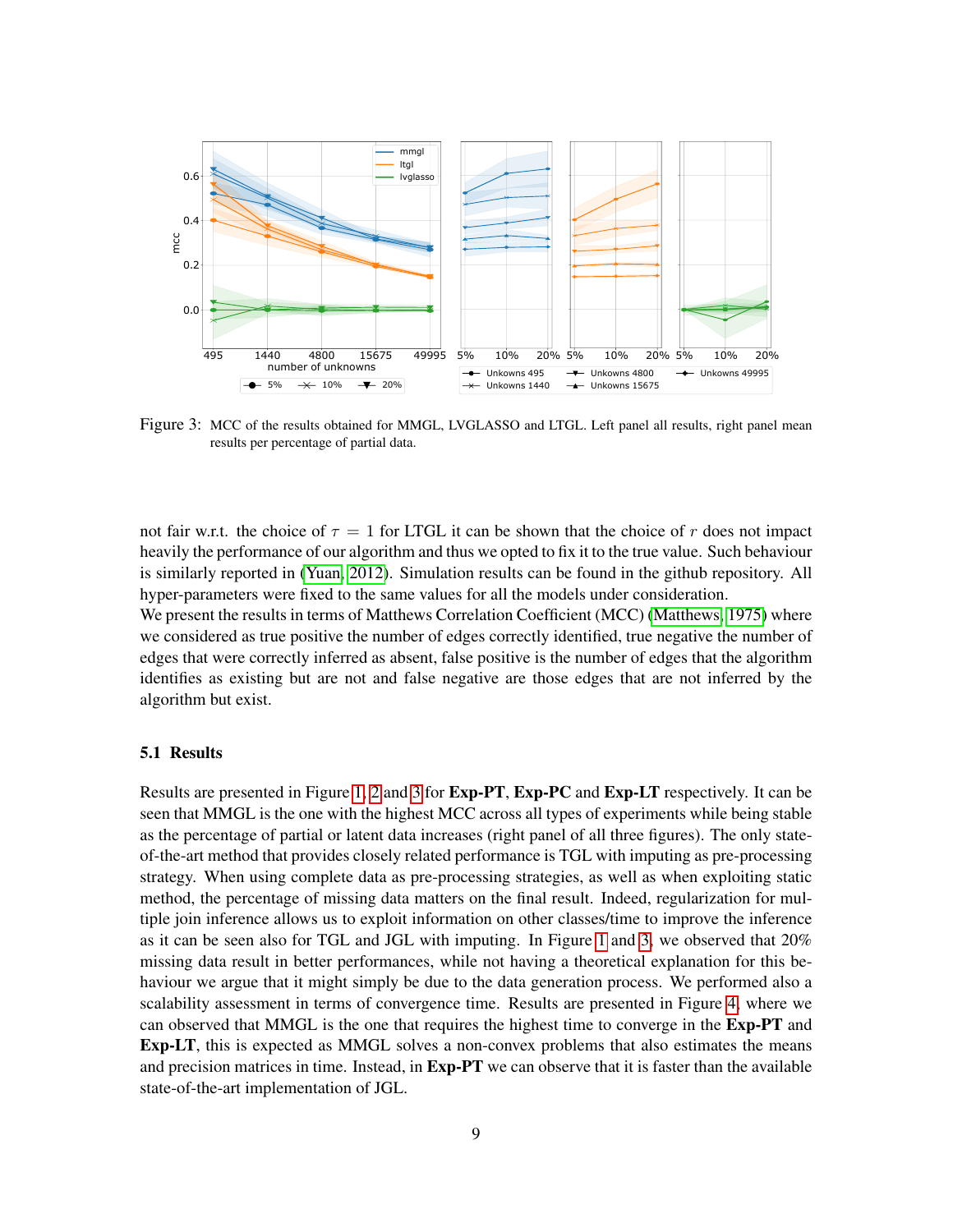

<span id="page-9-2"></span>Figure 4: Scalability results for the experiments Exp-PT (left panel), Exp-PC (central panel) and Exp-LT (right panel).

### <span id="page-9-0"></span>5.2 Case study: automobile safety

We performed a last experiment on a real-world dataset that consists of a multi-class dataset of au-tomobile characteristics<sup>[2](#page-9-3)</sup> where class 0 corresponds to set of safest cars and class 5 to the most risky sett. The dataset contains  $\approx 26\%$  of missing values across all classes, which are also unbalances as we have 3 samples for class 0, 22 for class 1, 67 for class 2, 54 for class 3, 32 for class 4, and 27 for class 5. The hyper-parameters were selected through likelihood-based cross-validation in the following ranges  $\alpha = [10^{-2}, 10^2]$  and  $\beta = [10^{-5}, 10^1]$  and the resulting hyper-parameters are  $\alpha = 10$ and  $\beta = 10^{-4}$ . We analysed the dataset with MMGL and JGL coupled with imputing, results are presented in Figure [5.](#page-10-6) The first thing that we can notice is that there are difference in the edges inferred in class 0 or 5 with the two methods as well as there are differences in the graph inferred with MMGL from the two classes but JGL tends to infer the same graph throughout all the classes. We do not discuss the possible insights obtained by this analysis as they are not the scope of this paper, but we want to remark that by exploiting MMGL we can obtain insights on the dataset that were impossible to obtain using JGL as it infers a network that is consistent across all five classes.

# <span id="page-9-1"></span>6. Conclusions

We presented a method that allows in a unique way to handle the inference of networks from data that may have different patterns of missing data as well as different complex inter-relationships as multi-class or temporal evolution. We showed on synthetic data that our method performs better than a variety of state-of-the-art methods thus providing a valuable alternative to both joint network inference method [\(Danaher et al., 2014;](#page-10-0) [Hallac et al., 2017;](#page-11-3) [Tomasi et al., 2018\)](#page-11-4) as well as static inference methods that deal with missing data [\(Yuan, 2012;](#page-11-10) Städler and Bühlmann, [2012\)](#page-11-9). MMGL optimization could be improved. Indeed, we could reduce time to converge by parallelising the  $K$ expectations computations. We do not provide such results but we expect the time to convergence to be reduced drastically. Moreover, in the case of latent variables we can reason in terms of blocks when computing the expectation step and we can remove the estimate of the means as re-centering

<span id="page-9-3"></span><sup>2.</sup> https://sci2s.ugr.es/keel/dataset.php?cod=90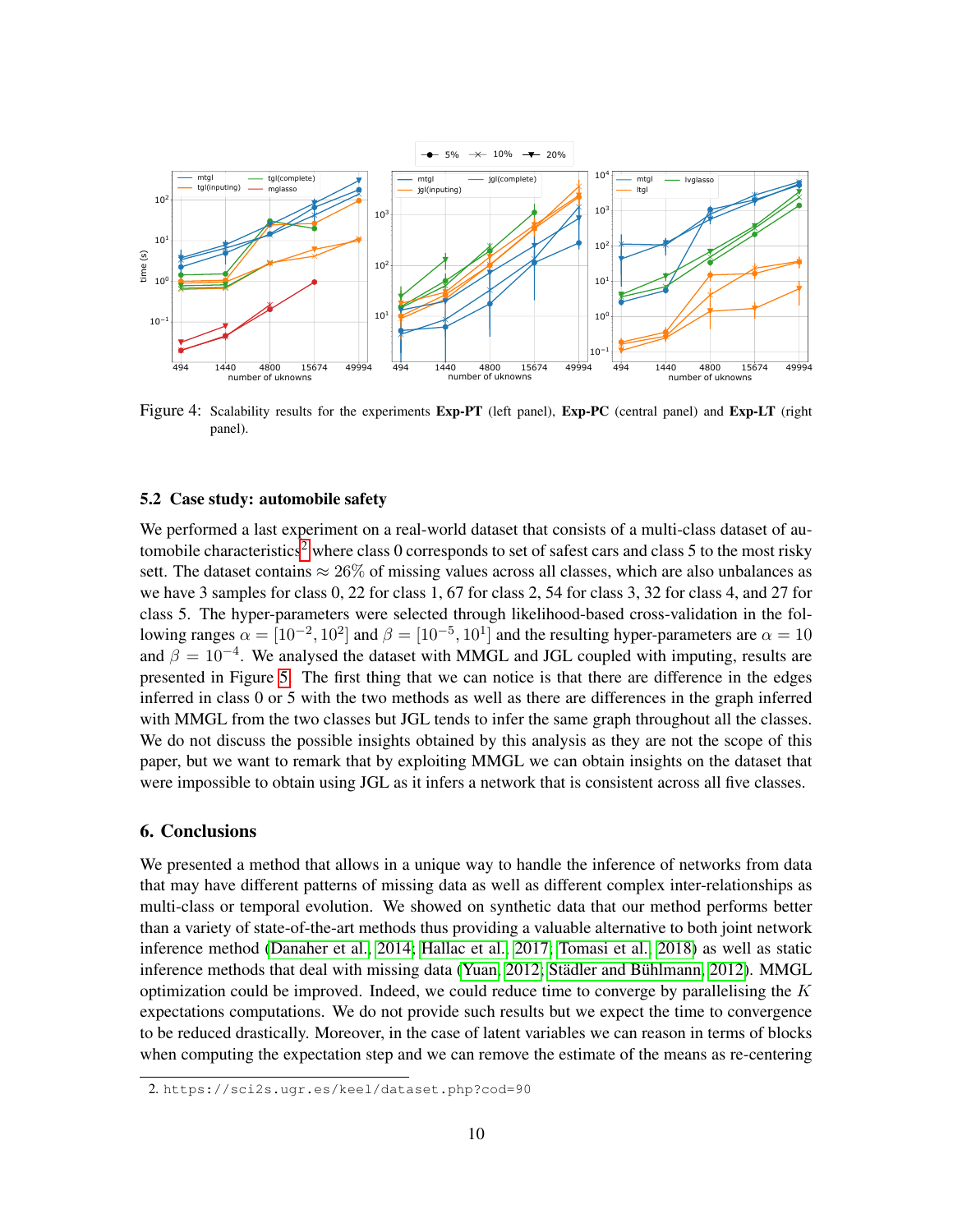

<span id="page-10-6"></span>Figure 5: Comparison of the networks obtained with MMGL and JGL on the automobile dataset. A blue edge means that the edge was present in the first named set and not in the second. Red edge the opposite. The labels correspond to Normalized-losses (NL), Wheel-base (WB), Length (L), Width (W), Height (H), Curb-weight (CW), Engine-size (ES), Bore (B), Stroke (S), Compression-ratio (CR), Horsepower (HP), Peak-rpm (PR), City-mpg (CM), Highway-mpg (HM), Price (P).

the data does not induce any bias. This approach is equivalent but would further reduce convergence time. Our derivations show that indeed handling latent data or partial data can be done in a unique way, and this show that the two different methods presented in [\(Yuan, 2012\)](#page-11-10) for latent data and (Städler and Bühlmann, [2012\)](#page-11-9) for partial data are, indeed, the same. As proposed in (Städler and Bühlmann, 2012), this method could be exploit as a pre-processing step to perform imputing and thus preparatory to supervised machine learning tasks. We leave the validation of this approach to further work due to lack of space. Also, our method different from methods that marginalise out the latent variables effect as [\(Chandrasekaran et al., 2010;](#page-10-1) [Tomasi et al., 2018\)](#page-11-4) and, by allowing a direct estimate of the latent variables graph may be used for complex inference and data mining.

# References

- <span id="page-10-5"></span>S. Boyd, N. Parikh, E. Chu, B. Peleato, J. Eckstein, et al. Distributed optimization and statistical learning via the alternating direction method of multipliers. *Foundations and Trends* R *in Machine learning*, 3(1):1–122, 2011.
- <span id="page-10-1"></span>V. Chandrasekaran, P. A. Parrilo, and A. S. Willsky. Latent variable graphical model selection via convex optimization. In *2010 48th Annual Allerton Conference on Communication, Control, and Computing (Allerton)*, pages 1610–1613. IEEE, 2010.
- <span id="page-10-2"></span>V. Chandrasekaran, S. Sanghavi, P. A. Parrilo, and A. S. Willsky. Rank-sparsity incoherence for matrix decomposition. *SIAM Journal on Optimization*, 21(2):572–596, 2011.
- <span id="page-10-4"></span>A. Chang, T. Yao, and G. I. Allen. Graphical models and dynamic latent factors for modeling functional brain connectivity. In *2019 IEEE Data Science Workshop (DSW)*, pages 57–63. IEEE, 2019.
- <span id="page-10-3"></span>M. J. Choi, V. Y. Tan, A. Anandkumar, and A. S. Willsky. Learning latent tree graphical models. *Journal of Machine Learning Research*, 12(May):1771–1812, 2011.
- <span id="page-10-0"></span>P. Danaher, P. Wang, and D. M. Witten. The joint graphical lasso for inverse covariance estimation across multiple classes. *Journal of the Royal Statistical Society: Series B (Statistical Methodology)*, 76(2):373–397, 2014.